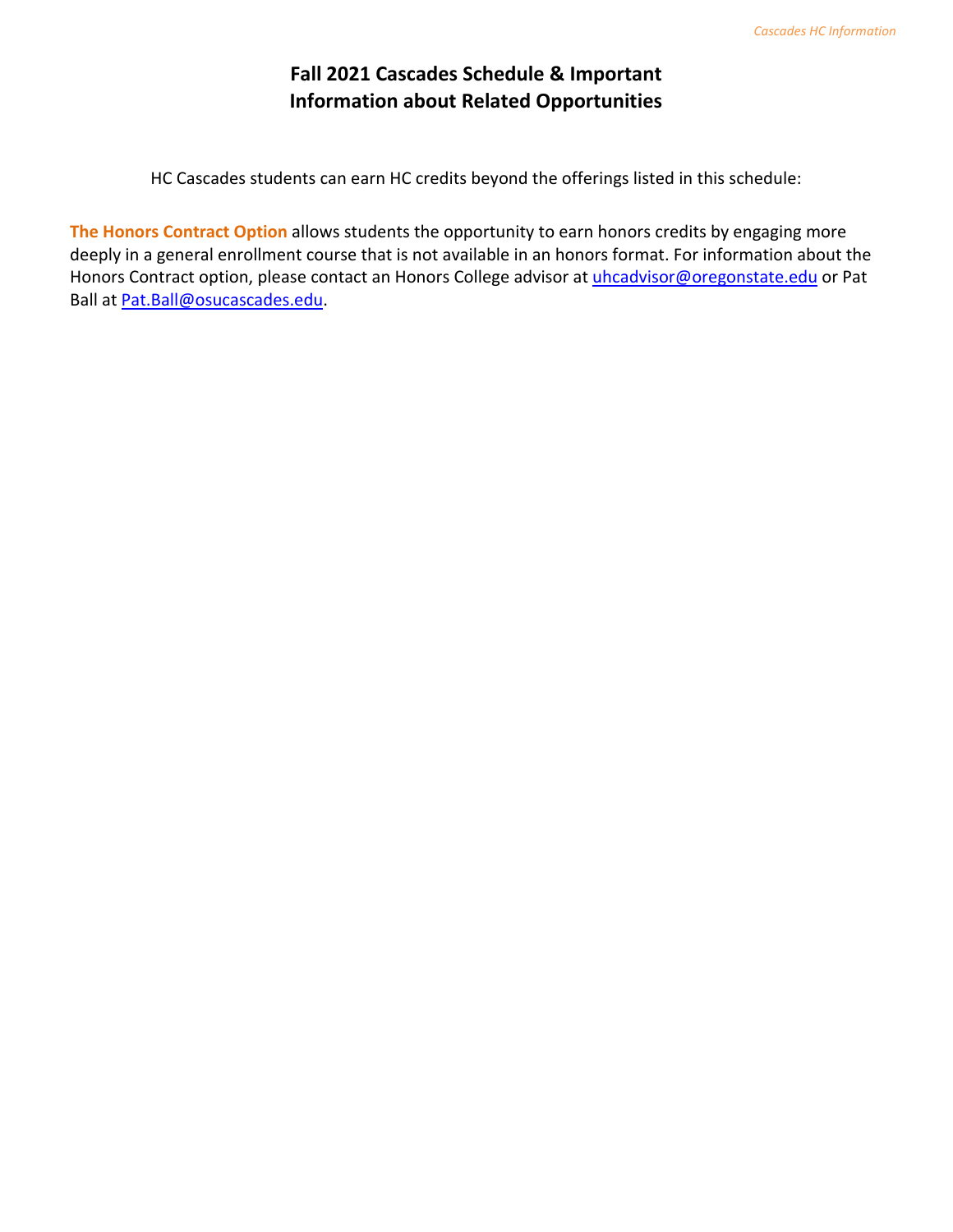### **Fall 2021 Cascades HC Colloquia**

#### **HC 407 History and Politics of Disease** 1 HC Credit(s)

**CRN**: 18273 **Section** 502 SEM **W 1700 - 1750**

Instructor(s): Bruce Seal

During the course we will explore the history and political impacts of various diseases on human societies. Those diseases can be afflictions of humans, animals, plants or insects that have had or have an economic or social impact on human societies. Students will determine if politics has, had or continues to play a role in how various societies deal with economically and socially important diseases. This will entail learning basic biology of various diseases, their agents or causes, disease detection and how we as humans work towards controlling or alleviating disease states. Finally, we will consider what are or were the politics, economic and social issues, involved with each disease studied in class and whether these factors continue to play a role in human societies today. **Satisfies: HC Colloquia**

#### *HC 407 / ENSC 407H Introduction to Traditional Ecological Knowledge (TEK)*

2 HC Credit(s)

**Choose** *either* **the ENSC 407H section** *OR* **the HC 407 section**

| <b>HC 407 CRN: 16598</b>    | Section 401 | -SFM | - online - |
|-----------------------------|-------------|------|------------|
| <b>ENSC 407H CRN: 16599</b> | Section 400 | -SFM | - online - |

Instructor(s): Samantha Hatfield

The goal of this course is to understand Traditional Ecological Knowledge (TEK) and sustainability practices from a Native American perspective, focusing on the Pacific Northwest but also addressing other Tribes nationally. The emphasis will be on techniques the Siletz have implemented and continue utilizing, but we will also incorporate other techniques from tribal perspectives in local and national areas, as well as how these utilizations coincide with agencies on local, state, and federal levels. This class will focus on how state and federal guidelines, laws, and regulations affect and implement tribal policies and tribal members. This course promotes TEK as a viable sustainability technique and teaches students and community members about further understanding TEK, in cooperation through agencies and policies such as treaties and NAGPRA on Indigenous lands, traditional areas, and cultural practices. *This is an Ecampus course. Tuition rates for Ecampus courses are different than on-campus courses and can be found at ecampus.oregonstate.edu/services/tuition.* **Satisfies: HC Colloquia**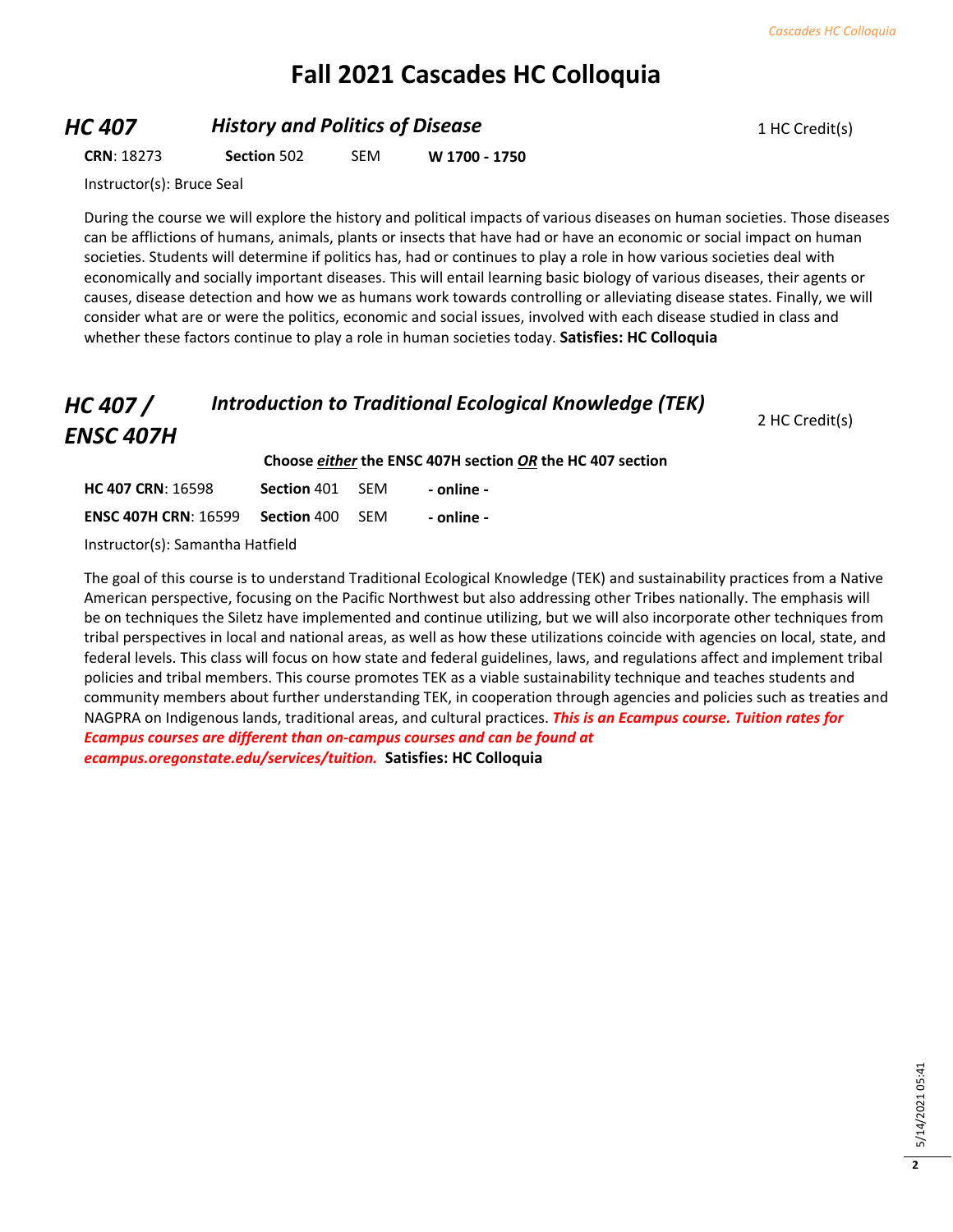# **Fall 2021 Cascades HC Electives**

### **HC 409 Civic Engagement Civic Engagement** 1 HC Credit(s)

**CRN**: 18274 **Section** 501 PRAC

Instructor(s): Leanna Dillon

Honors students can earn credit while participating in an ongoing community engagement project within the local community. Participating honors students commit to serve an average of 2-3 hours per week within their project site, keep track of their service hours, and complete a 2 page reflection paper due at the end of the term. Students must contact Leanna Dillon (leanna.dillon@oregonstate.edu) to complete a Learning Agreement and get details on how to register for this course prior to the start of the term. **Graded: P/N. Satisfies: HC Elective**